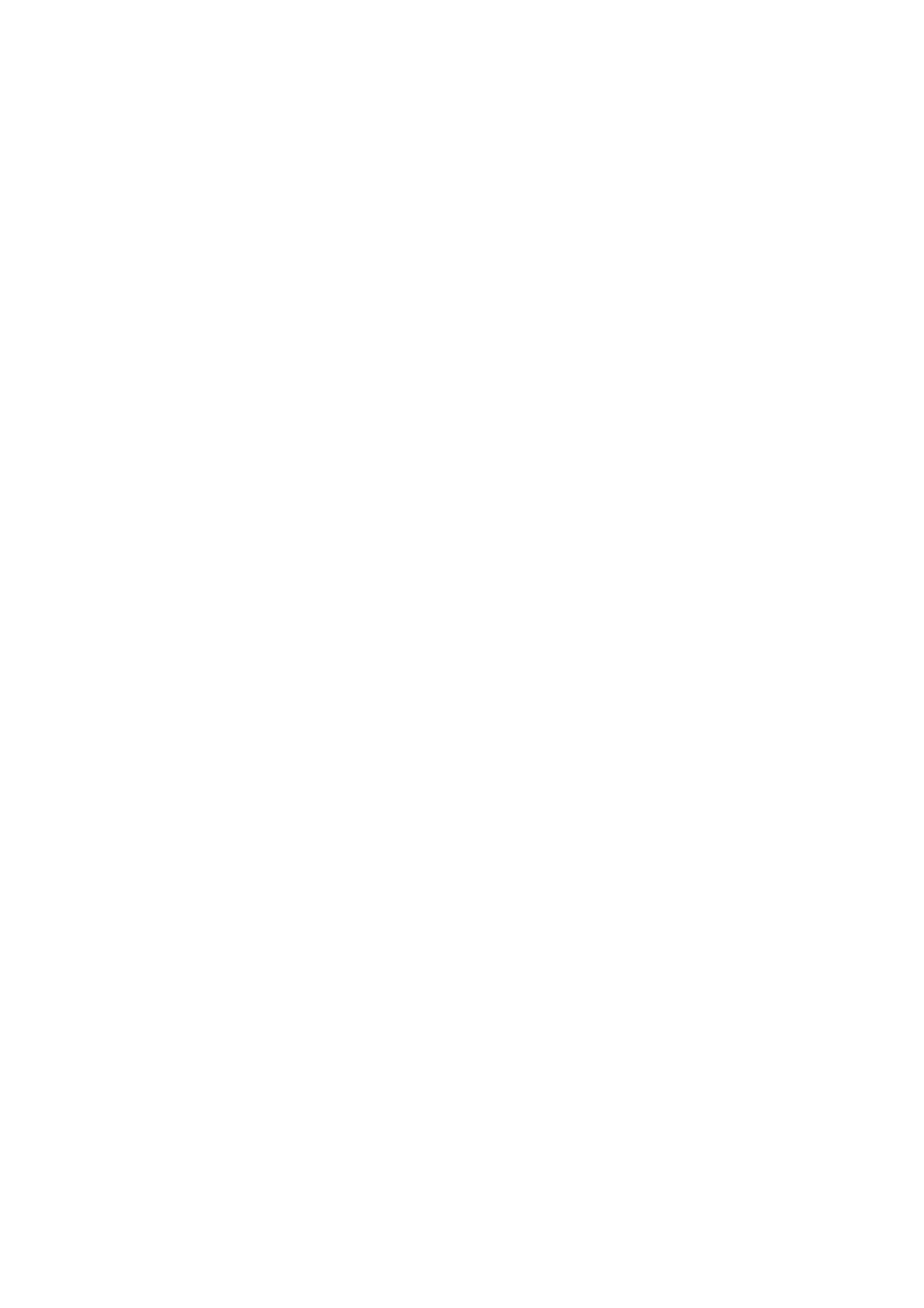*I certify that this public bill, which originated in the Legislative Assembly, has finally passed the Legislative Council and the Legislative Assembly of New South Wales.*

> *Clerk of the Legislative Assembly. Legislative Assembly, Sydney, , 2009*



New South Wales

# **Industrial Relations Amendment (Jurisdiction of Industrial Relations Commission) Bill 2009**

Act No , 2009

An Act to amend the *Industrial Relations Act 1996* and other legislation to make further provision with respect to the jurisdiction of the Industrial Relations Commission and with respect to Industrial Magistrates; and for other purposes.

*I have examined this bill and find it to correspond in all respects with the bill as finally passed by both Houses.*

*Assistant Speaker of the Legislative Assembly.*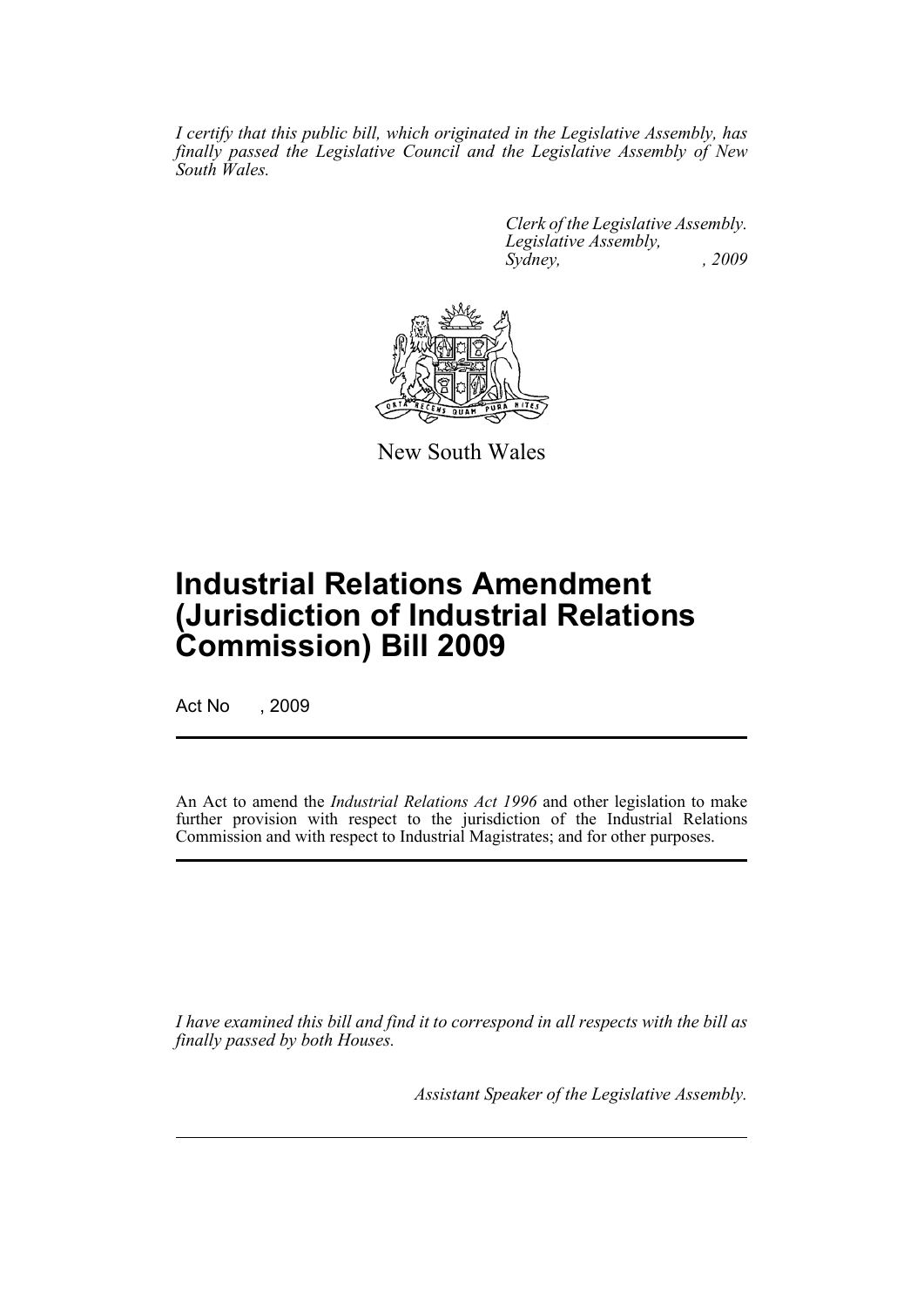## <span id="page-3-0"></span>**The Legislature of New South Wales enacts:**

# **1 Name of Act**

This Act is the *Industrial Relations Amendment (Jurisdiction of Industrial Relations Commission) Act 2009*.

# <span id="page-3-1"></span>**2 Commencement**

This Act commences on a day or days to be appointed by proclamation.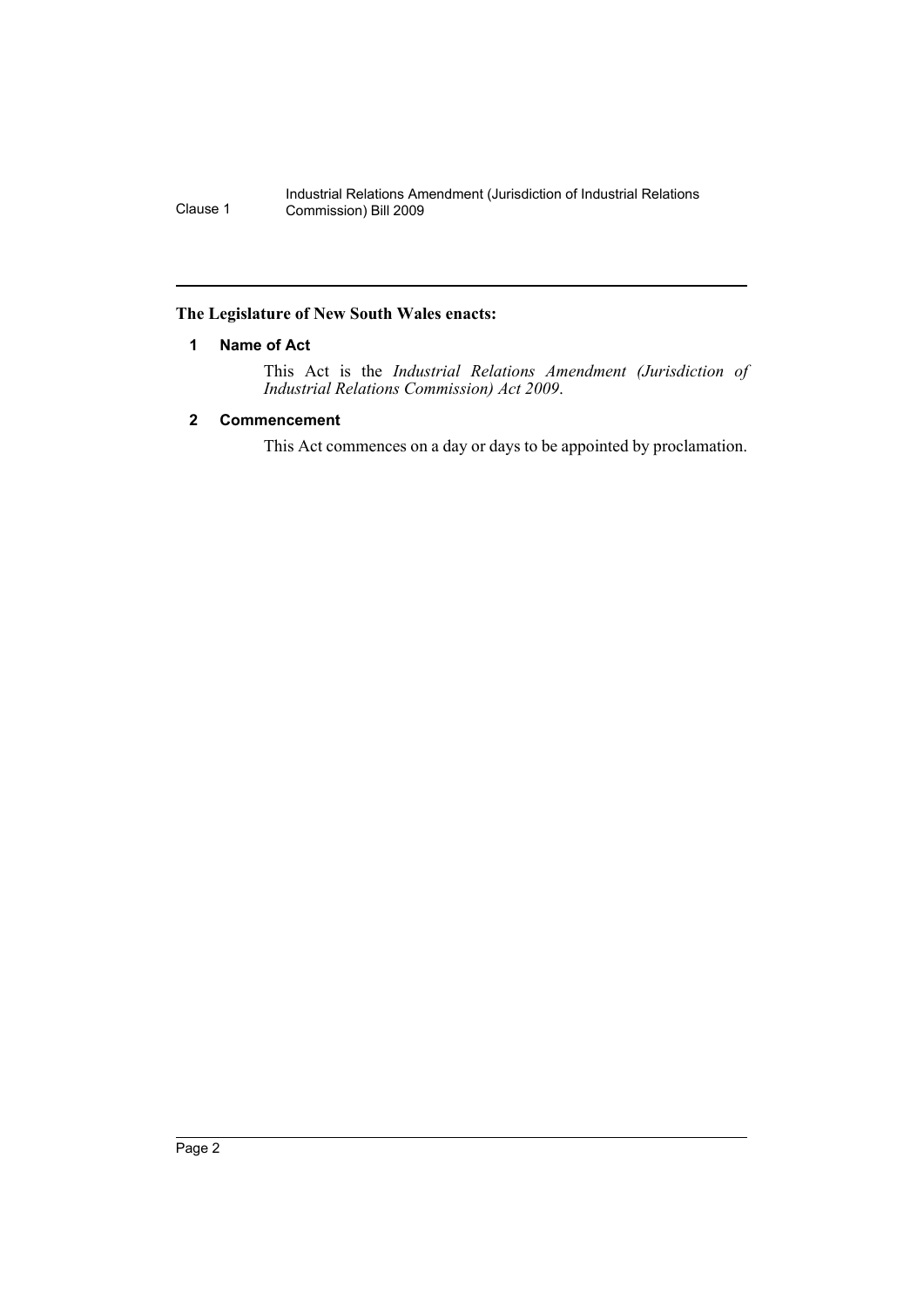Amendment of Industrial Relations Act 1996 No 17 Schedule 1

# <span id="page-4-0"></span>**Schedule 1 Amendment of Industrial Relations Act 1996 No 17**

#### **[1] Section 153 Jurisdiction of Commission in Court Session**

Omit "an Industrial Magistrate or any other" from section 153 (1) (j). Insert instead "any".

#### **[2] Section 162A Transfer of certain proceedings to Local Court sitting at designated place**

Omit section 162A (1). Insert instead:

(1) This section applies to proceedings for the recovery of money under Part 2 of Chapter 7.

#### **[3] Section 162A (5), definition of "Local Court"**

Omit "constituted by an Industrial Magistrate sitting alone". Insert instead "sitting at a designated place as referred to in section 405A".

## **[4] Section 197 Appeals from Local Court sitting at designated place**

Omit section 197 (1) and (2). Insert instead:

- (1) An appeal lies to a Full Bench of the Commission in Court Session against:
	- (a) any order made under this Act by a Local Court sitting at a designated place as referred to in section 405A for the payment of money, or
	- (b) the dismissal by a Local Court sitting at any such designated place of an application for an order under this Act for the payment of money (including a dismissal on the ground that it does not have jurisdiction to deal with the application).

#### **[5] Section 197A Appeals against acquittals in proceedings for offences against occupational health and safety legislation**

Omit "or of a Local Court constituted by an Industrial or other Magistrate" from section 197A (1).

## **[6] Section 356 Definition**

Omit the section.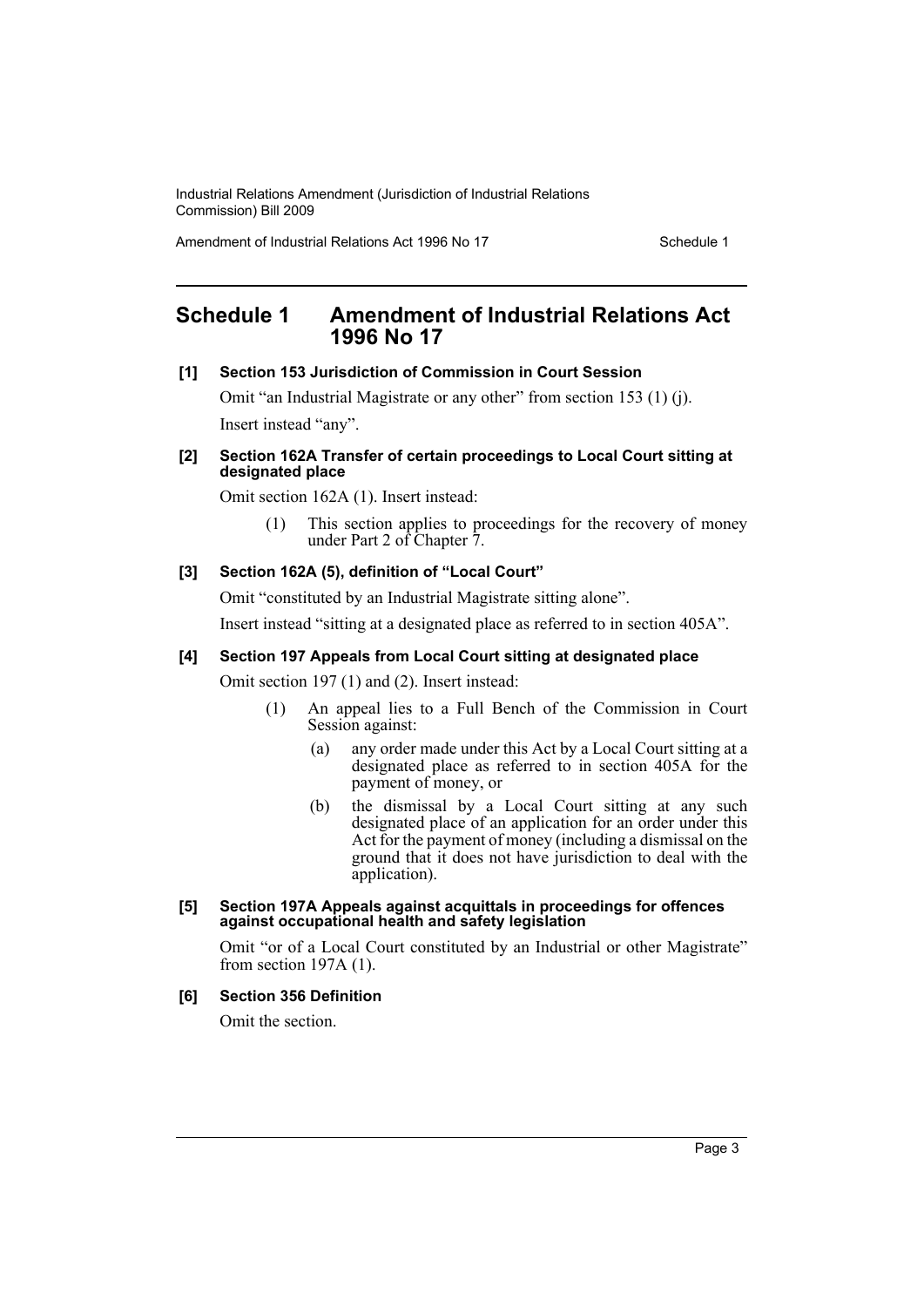Schedule 1 Amendment of Industrial Relations Act 1996 No 17

## **[7] Section 357 Civil penalty for breach of industrial instruments**

Omit "an industrial court" from section 357 (1). Insert instead "the Commission in Court Session".

## **[8] Sections 357 (6) and 362**

Omit "the industrial court" wherever occurring. Insert instead "the Commission in Court Session".

#### **[9] Section 358 Related proceedings for recovery of remuneration and other money**

Omit section 358 (1). Insert instead:

(1) In dealing with proceedings for a civil penalty under this Part that relate to the failure of the defendant to pay any money that may be recovered under Part 2, the Commission in Court Session may, in the same proceedings, also make under that Part any order for the payment of money that it is authorised to make in proceedings under that Part.

#### **[10] Section 359 Injunction to restrain further contraventions of industrial instruments**

Omit "by it or another industrial court" from section 359 (1).

#### **[11] Section 364 Definitions**

Omit "constituted specially for the purposes of this Part by an Industrial Magistrate sitting alone" from paragraph (c) of the definition of *industrial court* in section 364 (1).

Insert instead "sitting at a designated place as referred to in section 405A".

## **[12] Section 371 Conciliation to be attempted before order made**

Insert after section 371 (2):

- (3) The Commission in Court Session is taken to have discharged its obligations under subsection (1) in relation to the proceedings concerned if an attempt to bring the parties to a settlement has been made by a Commissioner or a Deputy President acting on behalf of the court. In that case, the Commissioner or Deputy President concerned may make the order referred to in subsection (2).
- (4) If a settlement is not reached in relation to an application for an order under this Part and the proceedings concerned are, in accordance with section 162A, transferred to a Local Court sitting at a designated place as referred to in section 405A, the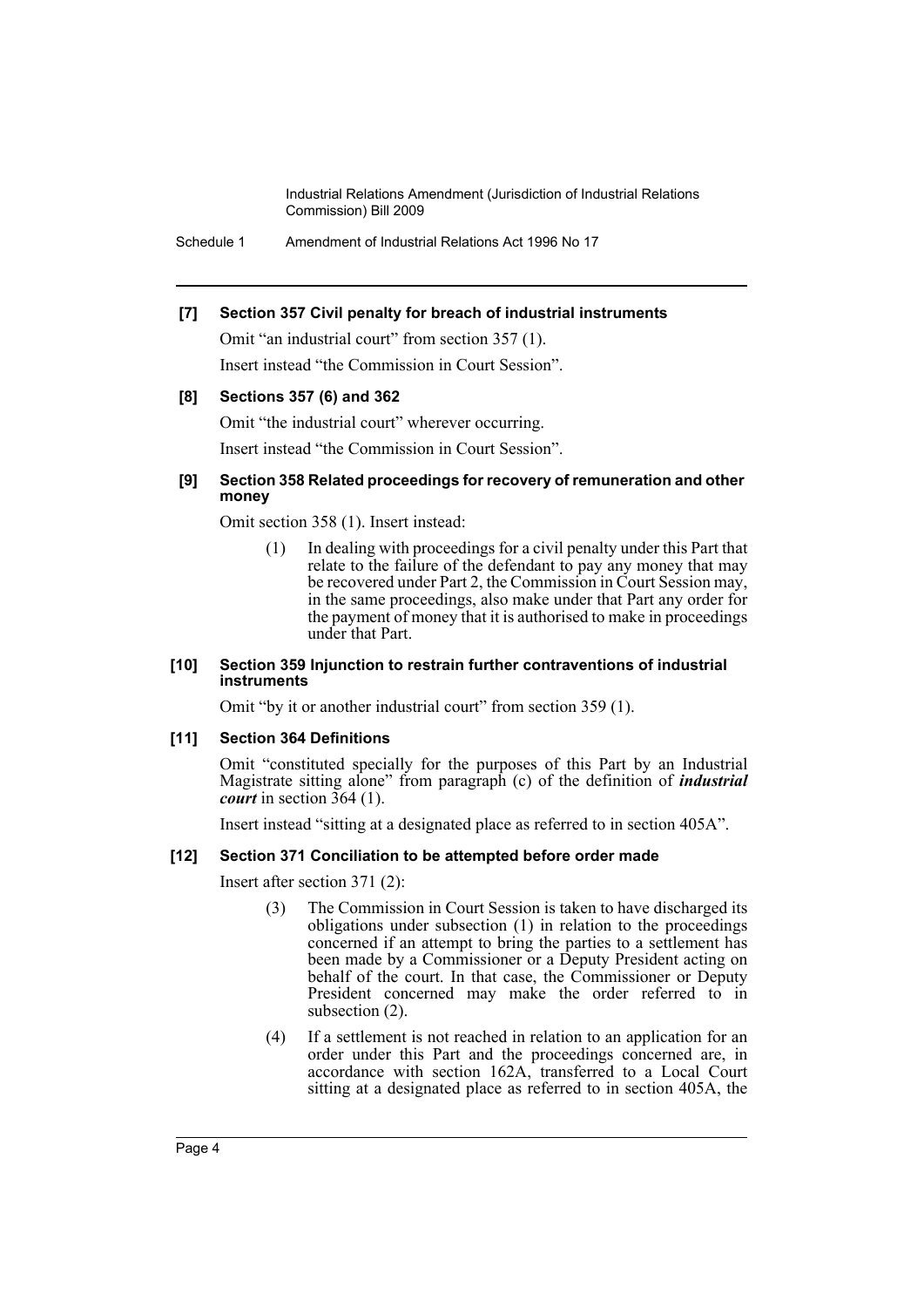Amendment of Industrial Relations Act 1996 No 17 Schedule 1

Local Court dealing with those proceedings is not required to comply with subsection (1) in relation to those proceedings.

#### **[13] Section 375 Recovery of amounts ordered to be paid**

Omit "constituted by an Industrial Magistrate".

# **[14] Section 380 Small claims during other Commission hearings**

Omit section 380 (5). Insert instead:

- (5) The Commission may, instead of dealing with the matter:
	- (a) remit the matter, if the Commission is not constituted as the Commission in Court Session, to the Commission in Court Session for determination, or
	- (b) refer the matter to a Local Court sitting at a designated place as referred to in section 405A.
- (5A) If the matter is referred to a Local Court, the court may deal with the matter as if the application for an order under this Part and for the application to be dealt with under section 379 had been made to the court.

#### **[15] Chapter 7, Part 3 Industrial Magistrates**

Omit the Part.

#### **[16] Section 397**

Omit the section. Insert instead:

#### **397 Proceedings for offences**

Proceedings for an offence against this Act or the regulations are to be dealt with summarily before the Commission in Court Session.

#### **[17] Section 398 Time for instituting proceedings**

Omit the note.

#### **[18] Section 405A**

Insert after section 405:

#### **405A Industrial relations civil jurisdiction of Local Court sitting at designated places**

(1) The regulations may declare any city, town or other place to be a *designated place* for the purposes of this Act.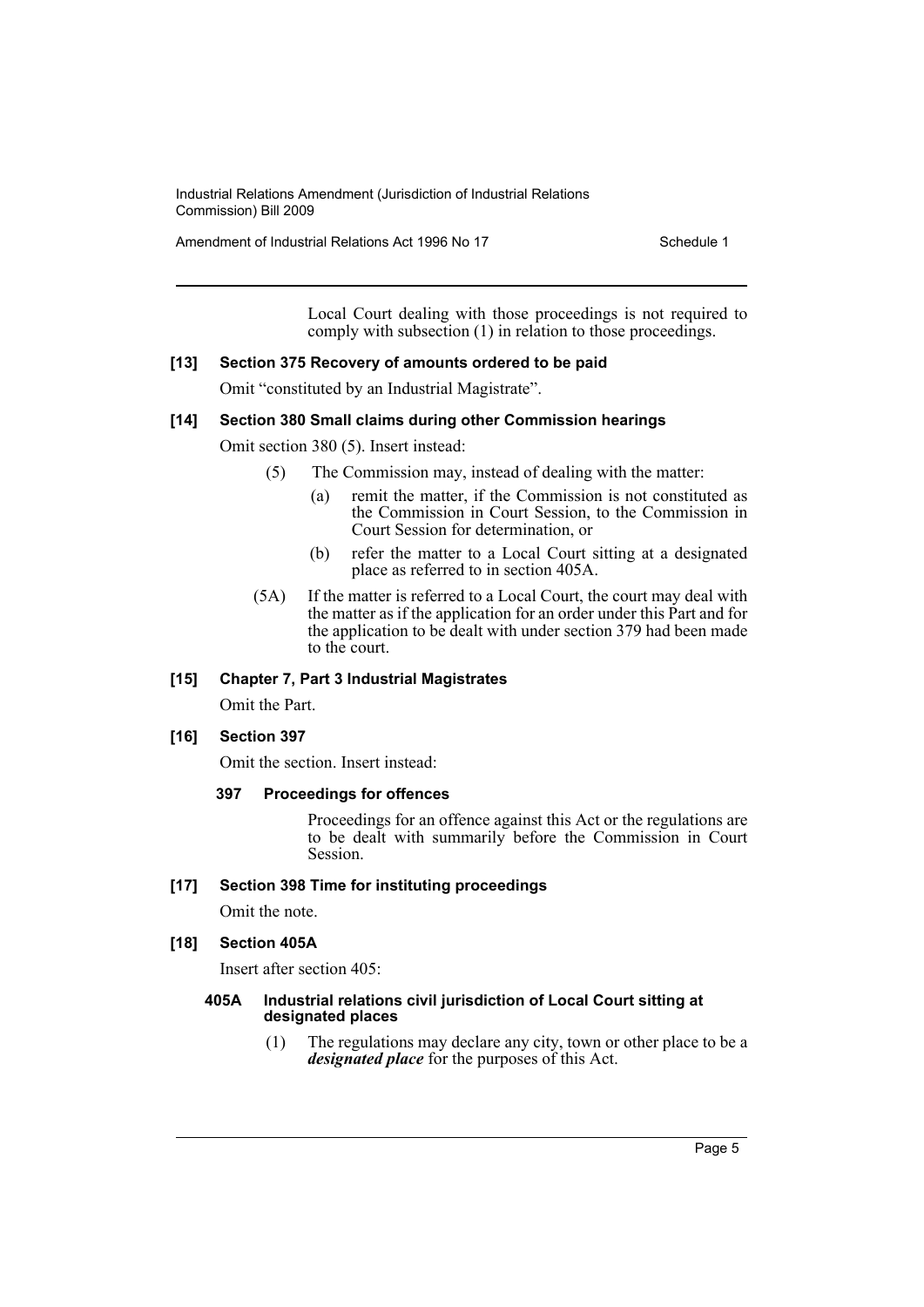Schedule 1 Amendment of Industrial Relations Act 1996 No 17

(2) Until such time as regulations are made under subsection (1), the following cities or towns are taken to be designated places:

Albury, Armidale, Batemans Bay, Bathurst, Bega, Bourke, Broken Hill, Casino, Cessnock, Cobar, Coffs Harbour, Condobolin, Cooma, Coonamble, Cootamundra, Corowa, Cowra, Deniliquin, Dubbo, East Maitland, Forbes, Glen Innes, Gosford, Goulburn, Grafton, Griffith, Gundagai, Gunnedah, Hay, Inverell, Kempsey, Leeton, Lismore, Lithgow, Maitland, Moree, Moruya, Moss Vale, Mudgee, Murwillumbah, Muswellbrook, Narrabri, Narrandera, Newcastle, Nowra, Nyngan, Orange, Parkes, Port Macquarie, Queanbeyan, Quirindi, Scone, Singleton, Tamworth, Taree, Tumut, Wagga Wagga, Walgett, Wellington, Wentworth, Wollongong, Wyalong, Yass, Young.

#### **[19] Schedule 4 Savings, transitional and other provisions**

Insert at the end of clause 2 (1):

*Industrial Relations Amendment (Jurisdiction of Industrial Relations Commission) Act 2009*

## **[20] Schedule 4**

Insert at the end of the Schedule with appropriate Part and clause numbers:

# **Part Provisions consequent on enactment of Industrial Relations Amendment (Jurisdiction of Industrial Relations Commission) Act 2009**

## **Definition**

In this Part:

*amending Act* means the *Industrial Relations Amendment (Jurisdiction of Industrial Relations Commission) Act 2009*.

#### **Consequences of abolition of office of Industrial Magistrate section 56 of Constitution Act 1902**

(1) A person who, immediately before the repeal of Part 3 of Chapter 7 of this Act by the amending Act, held office as an Industrial Magistrate under that Part is entitled (without loss of remuneration) to hold office as a Magistrate for the remainder of the term for which the person was appointed as an Industrial Magistrate.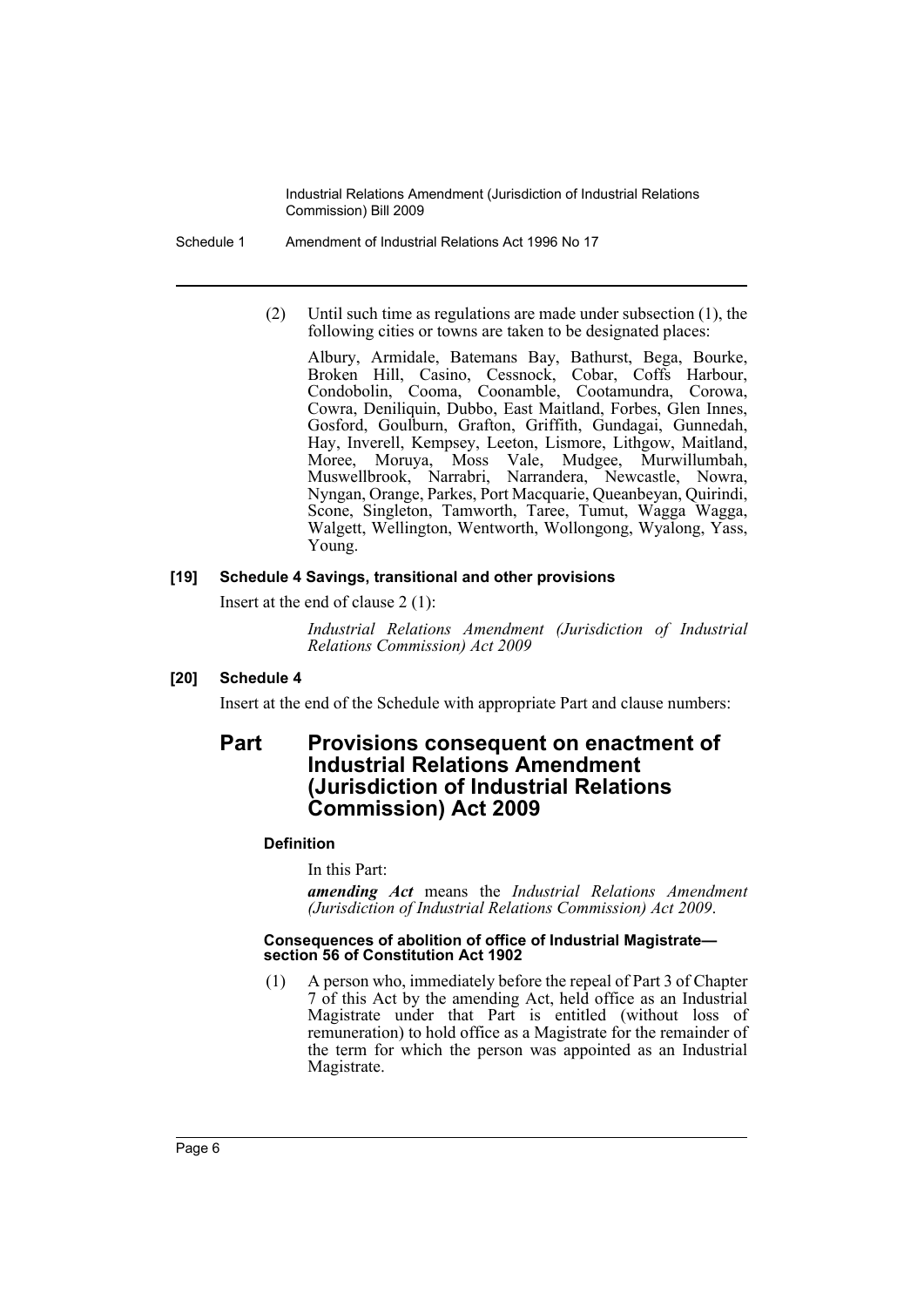Amendment of Industrial Relations Act 1996 No 17 Schedule 1

(2) A reference in this clause to an Industrial Magistrate includes a reference to the Chief Industrial Magistrate.

#### **Application of amendments to pending proceedings**

- (1) Except to the extent provided by subclause (2), an amendment made by the amending Act to this or any other Act does not apply to or in respect of any proceedings commenced (but not finally determined) before the commencement of the amendment.
- (2) If, before the repeal of Part 3 of Chapter 7 by the amending Act, proceedings in relation to any matter under this or any other Act were commenced in a Local Court constituted by an Industrial Magistrate but the matter had not been determined before that repeal, the matter may continue to be dealt with and determined by a Local Court.
- (3) This clause is subject to the regulations.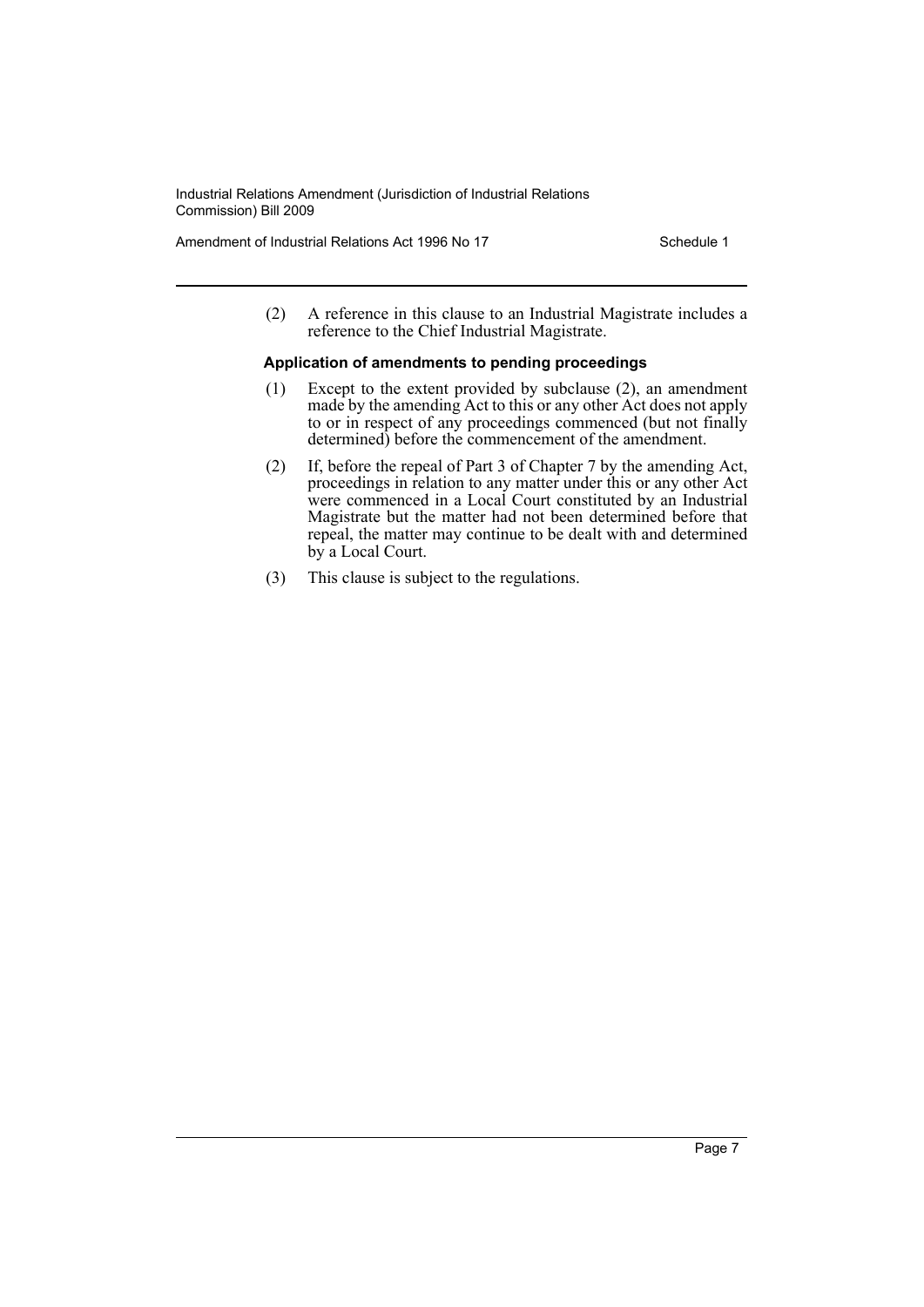# <span id="page-9-0"></span>**Schedule 2 Amendment of other legislation**

# **2.1 Annual Holidays Act 1944 No 31**

**[1] Section 12 Proceedings for recovery of penalties**

Omit "before a Local Court or" from section 12 (1).

# **[2] Section 12 (2) and (3)**

Omit "Local Court or" wherever occurring.

# **[3] Sections 13 (1) and 14 (d)**

Insert "sitting at a designated place as referred to in section 405A of the *Industrial Relations Act 1996*" after "a Local Court" wherever occurring.

# **2.2 Apprenticeship and Traineeship Act 2001 No 80**

## **[1] Section 73 Proceedings for offences**

Omit "a Local Court constituted by a Magistrate sitting alone" from section 73 (1).

Insert instead "the Industrial Relations Commission in Court Session".

## **[2] Section 73, note**

Omit the note.

# **2.3 Bail Act 1978 No 161**

## **Section 4 Definitions**

Omit ", a licensing magistrate under the *Liquor Act 1982*, a Children's Magistrate or an industrial magistrate under the *Industrial Relations Act 1996*" from the definition of *magistrate* in section 4 (1).

Insert instead "or a Children's Magistrate".

# **2.4 Building and Construction Industry Long Service Payments Act 1986 No 19**

## **[1] Section 64 Proceedings for offences**

Omit "a Local Court" from section 64 (1).

Insert instead "the Industrial Relations Commission in Court Session".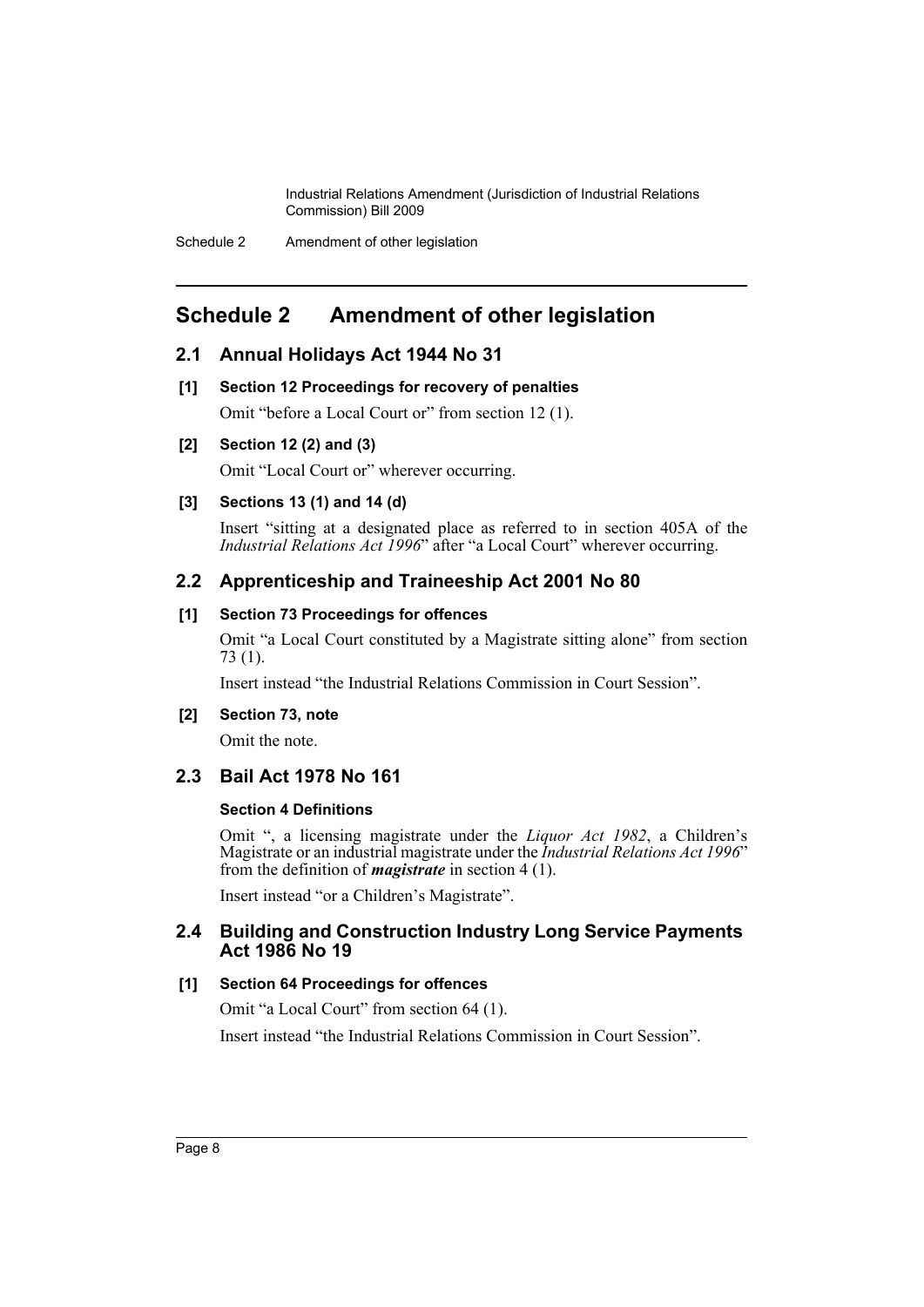Amendment of other legislation Schedule 2

# **[2] Section 64 (2)**

Omit the subsection.

# **2.5 Court Security Act 2005 No 1**

#### **Section 4 Definitions**

Omit "(including a Local Court constituted by an Industrial Magistrate)" from paragraph (g) of the definition of *court* in section 4 (1).

# **2.6 Criminal Procedure Act 1986 No 209**

## **[1] Section 3 Definitions**

Omit the definition of *Industrial Magistrate* from section 3 (1).

## **[2] Section 28 Application of Part and definition**

Omit "an Industrial Magistrate," from the definition of *Judge* in section 28 (2).

## **[3] Section 170 Application**

Omit section 170 (2) (c) and (2A) (d).

## **[4] Section 171 Definitions**

Omit "and includes (where applicable) an Industrial Magistrate" from the definition of *court*.

## **[5] Section 171, definition of "Magistrate"**

Omit "an Industrial Magistrate and any other". Insert instead "any".

## **[6] Section 171, definition of "registrar"**

Omit paragraph (c).

# **[7] Section 275 Definitions**

Omit "and an Industrial Magistrate" from the definition of *Judge*.

# **[8] Section 312 Persons arrested under bench warrants**

Omit "and an Industrial Magistrate" from section 312 (3).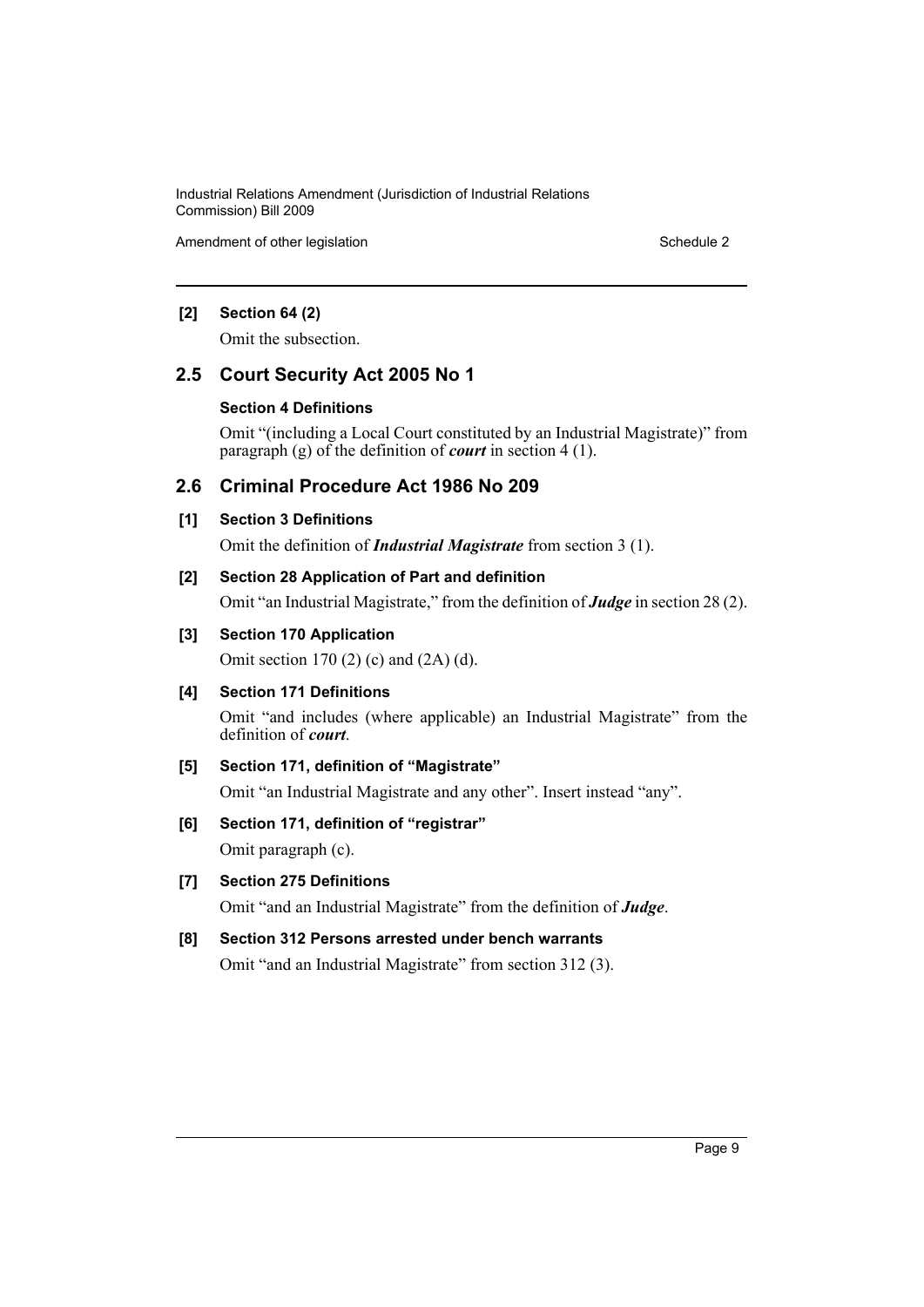Schedule 2 Amendment of other legislation

# **2.7 Dangerous Goods (Road and Rail Transport) Act 2008 No 95**

## **Sections 35 (1) (b), 36 (1) (b) and 45 (1) (b)**

Omit "constituted by an Industrial Magistrate sitting alone" wherever occurring.

Insert instead "sitting at a designated place as referred to in section 405A of the *Industrial Relations Act 1996* or the Industrial Relations Commission in Court Session".

# **2.8 Employment Protection Act 1982 No 122**

## **Section 19 Proceedings for offences**

Omit section 19 (1) and (2). Insert instead:

(1) Proceedings for an offence against this Act or the regulations are to be dealt with summarily before the Industrial Relations Commission in Court Session.

# **2.9 Entertainment Industry Act 1989 No 230**

#### **Section 63 Proceedings for offences**

Omit "an industrial magistrate or a Local Court" from section 63 (2).

Insert instead "the Industrial Relations Commission in Court Session".

# **2.10 Essential Services Act 1988 No 41**

## **Section 31 Proceedings for offences**

Omit "a local court".

Insert instead "the Industrial Relations Commission in Court Session".

# **2.11 Industrial Relations (Child Employment) Act 2006 No 96**

## **[1] Section 3 Definitions**

Omit "constituted specially for the purposes of this Act by an Industrial Magistrate sitting alone" from paragraph (b) of the definition of *industrial court* in section  $\frac{3}{2}(1)$ .

Insert instead "sitting at a designated place as referred to in section 405A of the *Industrial Relations Act 1996*".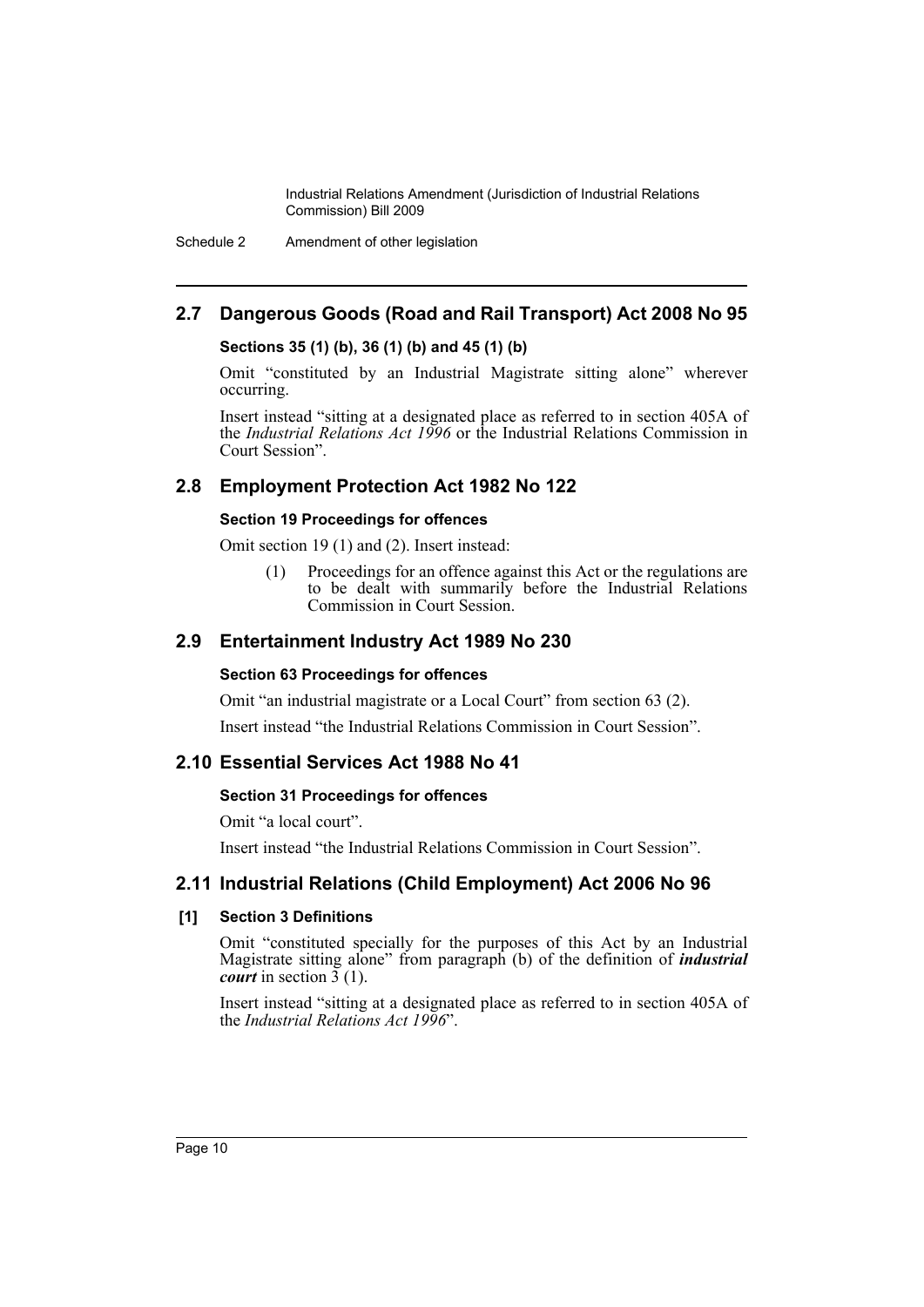Amendment of other legislation Schedule 2

# **[2] Section 16 Applied provisions of Industrial Relations Act 1996**

Omit "(Transfer of certain proceedings to Industrial Magistrates)" from section  $16(1)(a)$ .

## **[3] Section 16 (7)**

Omit "constituted by an Industrial Magistrate sitting alone".

Insert instead "sitting at a designated place as referred to in section 405A of the *Industrial Relations Act 1996*".

# **2.12 Industrial Relations (General) Regulation 2001**

## **Clause 43 Industrial Magistrate—civil procedure**

Omit the clause.

# **2.13 Judicial Officers Act 1986 No 100**

# **Section 3 Definitions**

Omit "and an industrial magistrate" from the definition of *Magistrate* in section  $3(1)$ .

# **2.14 Long Service Leave Act 1955 No 38**

# **[1] Section 11 Recovery of penalties**

Omit "a Local Court constituted by a Magistrate sitting alone" from section 11 (1).

Insert instead "the Industrial Relations Commission in Court Session".

# **[2] Section 11 (2)**

Omit "Local Court". Insert instead "Industrial Relations Commission".

# **[3] Section 11 (3)**

Omit "Local Court before whom such proceedings are taken".

Insert instead "Industrial Relations Commission in Court Session".

# **[4] Section 12 Recovery of long service leave pay**

Omit "constituted by a Magistrate sitting alone" from section 12 (1).

Insert instead "sitting at a designated place as referred to in section 405A of the *Industrial Relations Act 1996*".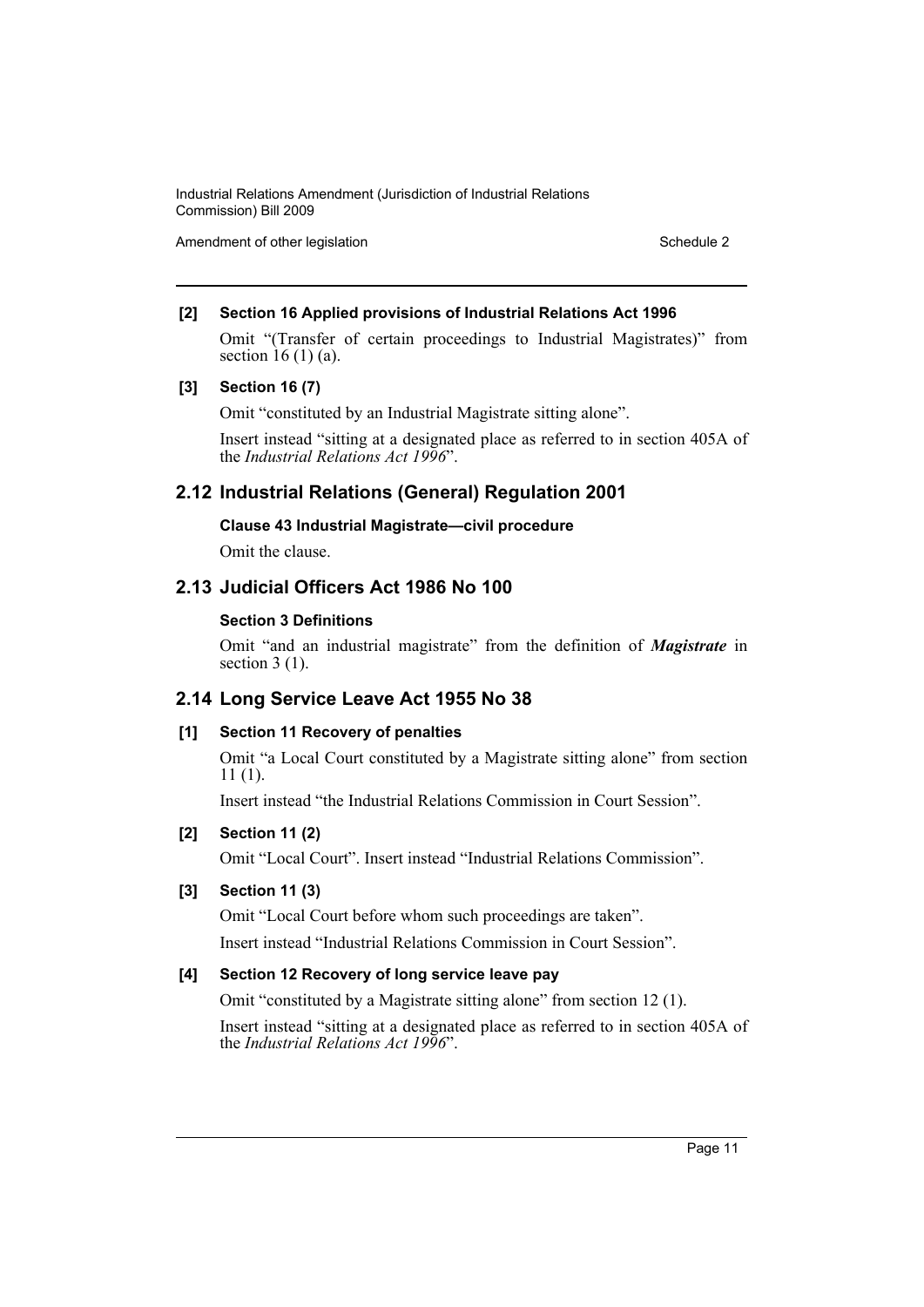Schedule 2 Amendment of other legislation

#### **[5] Section 14 Provisions as to enforcement of orders, appeals etc**

Insert "sitting at a designated place as referred to in section 405A of the *Industrial Relations Act 1996*" after "Local Court" in section 14 (c).

# **2.15 Occupational Health and Safety Act 2000 No 40**

## **[1] Sections 97 (1) and 98 (1)**

Omit "constituted by an Industrial Magistrate sitting alone" wherever occurring.

Insert instead "sitting at a designated place as referred to in section 405A of the *Industrial Relations Act 1996* or to the Industrial Relations Commission in Court Session".

#### **[2] Section 97 Appeal following review**

Insert "or the Industrial Relations Commission in Court Session" after "Local Court" in section 97 (2).

#### **[3] Section 97 (2)**

Omit "the Court". Insert instead "the Court concerned".

## **[4] Section 97 (3)**

Insert "or the Industrial Relations Commission in Court Session (as the case requires)" after "Local Court".

#### **[5] Section 98 Application for stay of investigation or prohibition notice**

Omit "Local Court" from section 98 (2). Insert instead "Court concerned".

## **[6] Section 98 (3)**

Omit the subsection. Insert instead:

(3) A stay may be granted on such conditions as the Local Court or the Industrial Relations Commission in Court Session (as the case requires) considers appropriate and may be revoked or amended by the Court concerned.

#### **[7] Section 105**

Omit the section. Insert instead:

#### **105 Proceedings for offences**

Proceedings for an offence against this Act or the regulations are to be dealt with summarily before the Industrial Relations Commission in Court Session.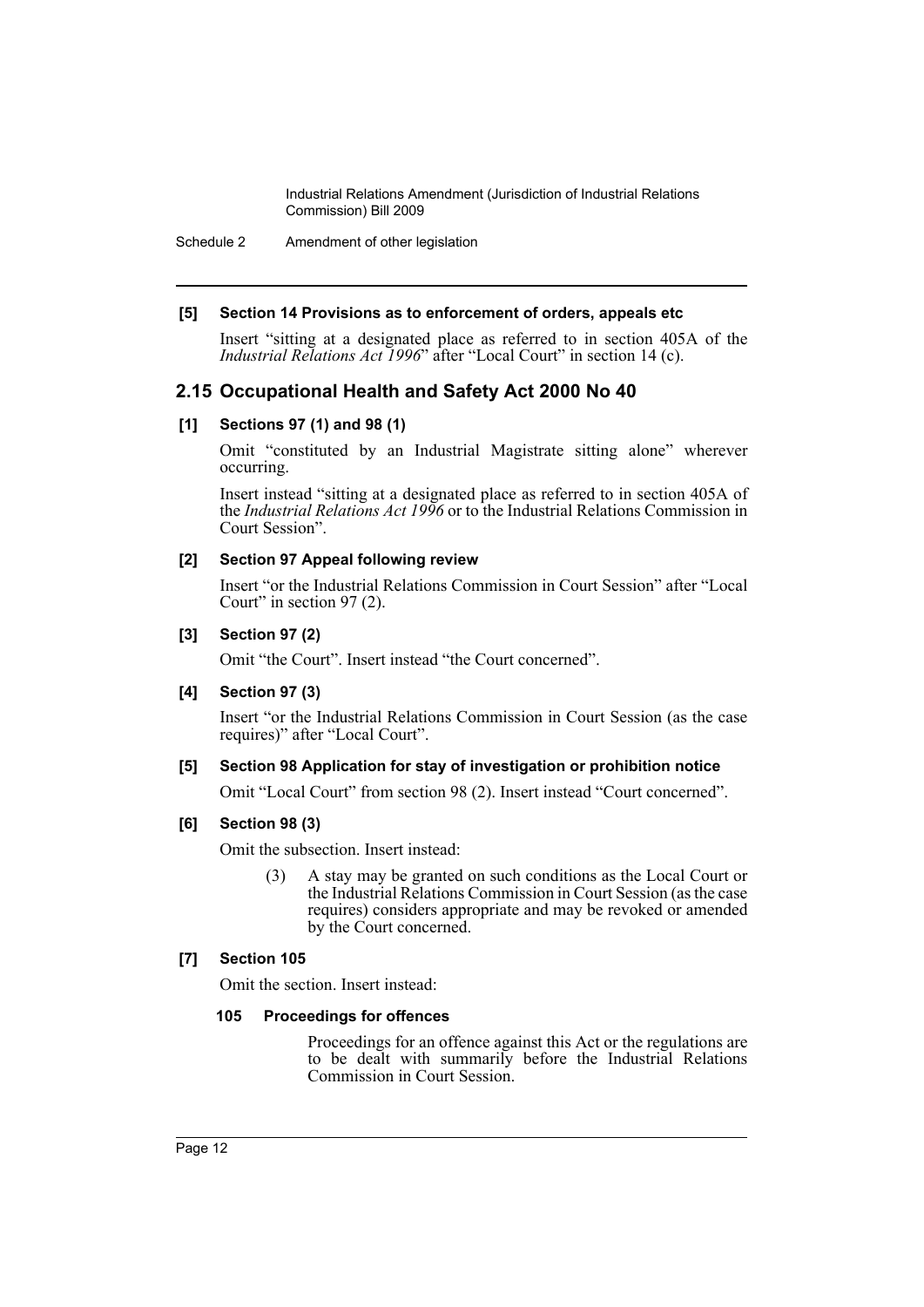Amendment of other legislation Schedule 2

## **[8] Section 114 Orders regarding costs and expenses of investigation**

Omit section 114 (2). Insert instead:

(2) An order made by the Industrial Relations Commission under this section is enforceable under section 182 of the *Industrial Relations Act 1996*.

#### **[9] Section 116 Orders to undertake OHS projects**

Omit section 116 (3).

## **[10] Section 124 Definitions**

Omit "a Local Court," from the definition of *guideline judgment*.

# **2.16 Rail Safety Act 2008 No 97**

#### **[1] Sections 123 (1), 124 (1) and 141 (1)**

Omit "constituted by an Industrial Magistrate" wherever occurring.

Insert instead "sitting at a designated place as referred to in section 405A of the *Industrial Relations Act 1996* or to the Industrial Relations Commission in Court Session".

## **[2] Section 123 Appeal following review**

Insert "or to the Industrial Relations Commission in Court Session" after "Local Court" in section 123 (2).

#### **[3] Section 123 (2)**

Omit "the Court". Insert instead "the Court concerned".

## **[4] Section 123 (3)**

Insert "or the Industrial Relations Commission in Court Session (as the case requires)" after "Local Court".

#### **[5] Sections 124 (2) and 141 (2)**

Omit "Local Court" wherever occurring. Insert instead "Court concerned".

## **[6] Section 124 Application for stay of prohibition notice**

Omit section 124 (3). Insert instead:

(3) A stay may be granted on such conditions as the Local Court or the Industrial Relations Commission in Court Session (as the case requires) considers appropriate and may be revoked or amended by the Court concerned.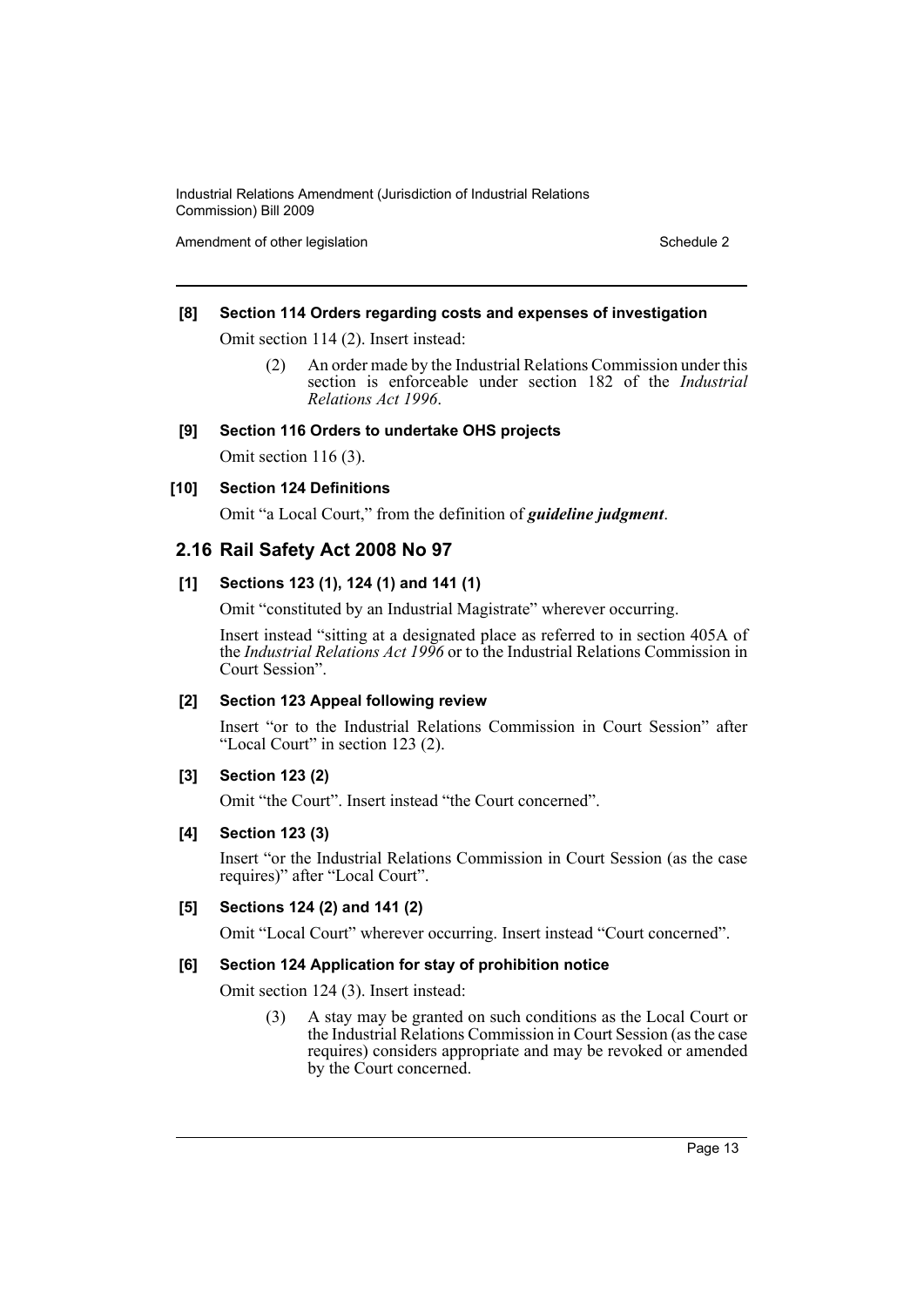Schedule 2 Amendment of other legislation

# **2.17 Shop Trading Act 2008 No 49**

#### **Section 16 Proceedings for offences**

Insert "before the Industrial Relations Commission in Court Session" after "summarily".

# **2.18 Statutory and Other Offices Remuneration Act 1975 (1976 No 4)**

## **Schedule 1 Public Offices**

Omit the matter relating to the office of Chief Industrial Magistrate.

## **2.19 Workers Compensation Act 1987 No 70**

- **[1] Section 58 Refund of weekly payments paid after return to work etc** Omit section 58 (9).
- **[2] Section 156 Recovery of double premiums for contravention of insurance requirements**

Omit section 156 (7).

**[3] Section 175 Employers evading payment of correct premiums** Omit section 175 (7B).

# **2.20 Workplace Injury Management and Workers Compensation Act 1998 No 86**

## **Section 245**

Omit the section. Insert instead:

## **245 Proceedings for offences**

(1) Proceedings for an offence against this Act, the 1987 Act or the regulations under those Acts are to be dealt with summarily before the Industrial Relations Commission in Court Session.